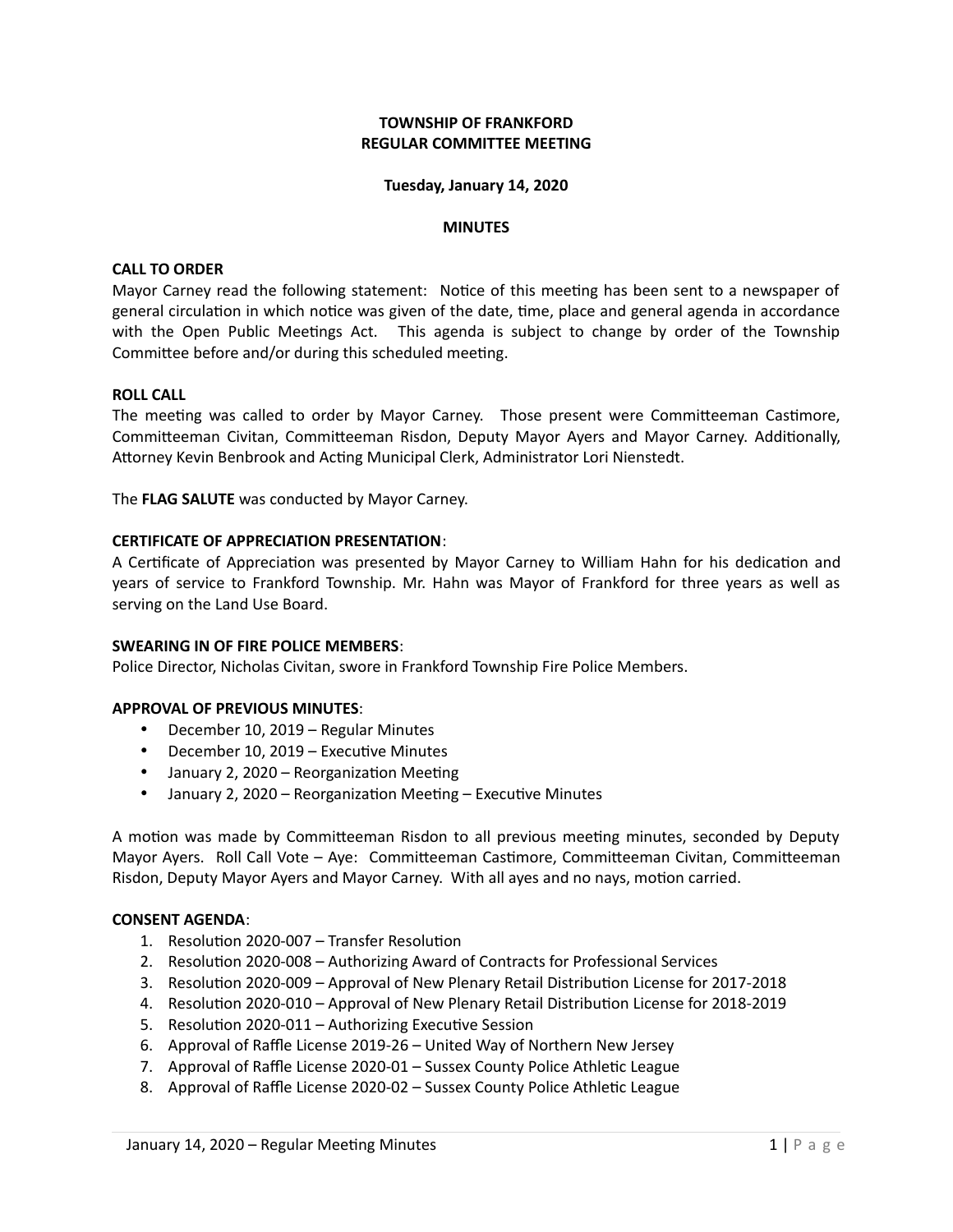- 9. Social Affair Permit #335708 United Way of Northern New Jersey January 25, 2020 Chili Open Golf Classic
- 10. Social Affair Permit #347986 Sussex County Police Athletic League February 15, 2020 Beefsteak Fundraiser
- 11. 2020 Revised Holiday Schedule

A motion was made by Committeeman Risdon to accept the Consent Agenda, second by Committeeman Castimore. Roll Call Vote – Aye: Committeeman Castimore, Committeeman Civitan, Committeeman Risdon, Deputy Mayor Ayers and Mayor Carney. With all ayes and no nays, motion carried.

## **PRESENTATION**

Marvin J. Joss, County Representative and Partnership Specialist for the U.S. Census Bureau, made a presentation explaining the importance of the U.S. Census and detailing job opportunities with the U.S. Census Bureau.

## **ACCEPTANCE OF LETTER OF RESIGNATION**

A motion was made by Committeeman Risdon to accept a Letter of Resignation from Denise Tufaro, seconded by Committeeman Civitan. Roll Call Vote – Aye: Committeeman Civitan, Committeeman Risdon, Deputy Mayor Ayers, Committeeman Castimore, and Mayor Carney. With all ayes and no nays, motion carried.

## **PAYMENT APPROVALS**

A motion was made by Deputy Mayor Ayers to approve payment of \$6,191.89 to EM Electrical Contracts, LLC for work completed through December 13, 2019, seconded by Committeeman Castimore. Roll Call Vote – Aye: Deputy Mayor Ayers, Mayor Carney, Committeeman Civitan, and Committeeman Castimore. Nay: Committeeman Risdon. With 4 ayes and 1 nay, motion carried.

A motion was made by Committeeman Risdon to approve payment of \$1,257.60 to Tony's Concrete Construction Co., Inc. for release of retainage, seconded by Committeeman Castimore. Roll Call Vote – Aye: Committeeman Civitan, Committeeman Castimore, Committeeman Risdon, Deputy Mayor Ayers and Mayor Carney. With all ayes and no nays, motion carried.

## **PUBLIC COMMENT**

A motion was made by Committeeman Castimore to open to public comment, seconded by Deputy Mayor Ayers. All in favor. Motion carried.

**Michael Dolan** – 4 Glen Road – asked who the Committee Liaison is to the Board of Health. Committeeman Castimore stated that he is the liaison.

**Art Pierson** – 130 E. Shore Culver Road – Mr. Pierson requested from Mr. Benbrook the status of the deeds from the land auction in December. Mr. Benbrook replied that they should have their deeds somewhere between the end of January and the beginning of February 2020.

**Mike Fox** – 44 Beemer Road – Mr. Fox stated that the Fire Department is dealing with a company to assist in obtaining a better response for Billing of Services Rendered. Mr. Fox said the company informed him that Frankford is the sixth highest Municipality that money is paid to.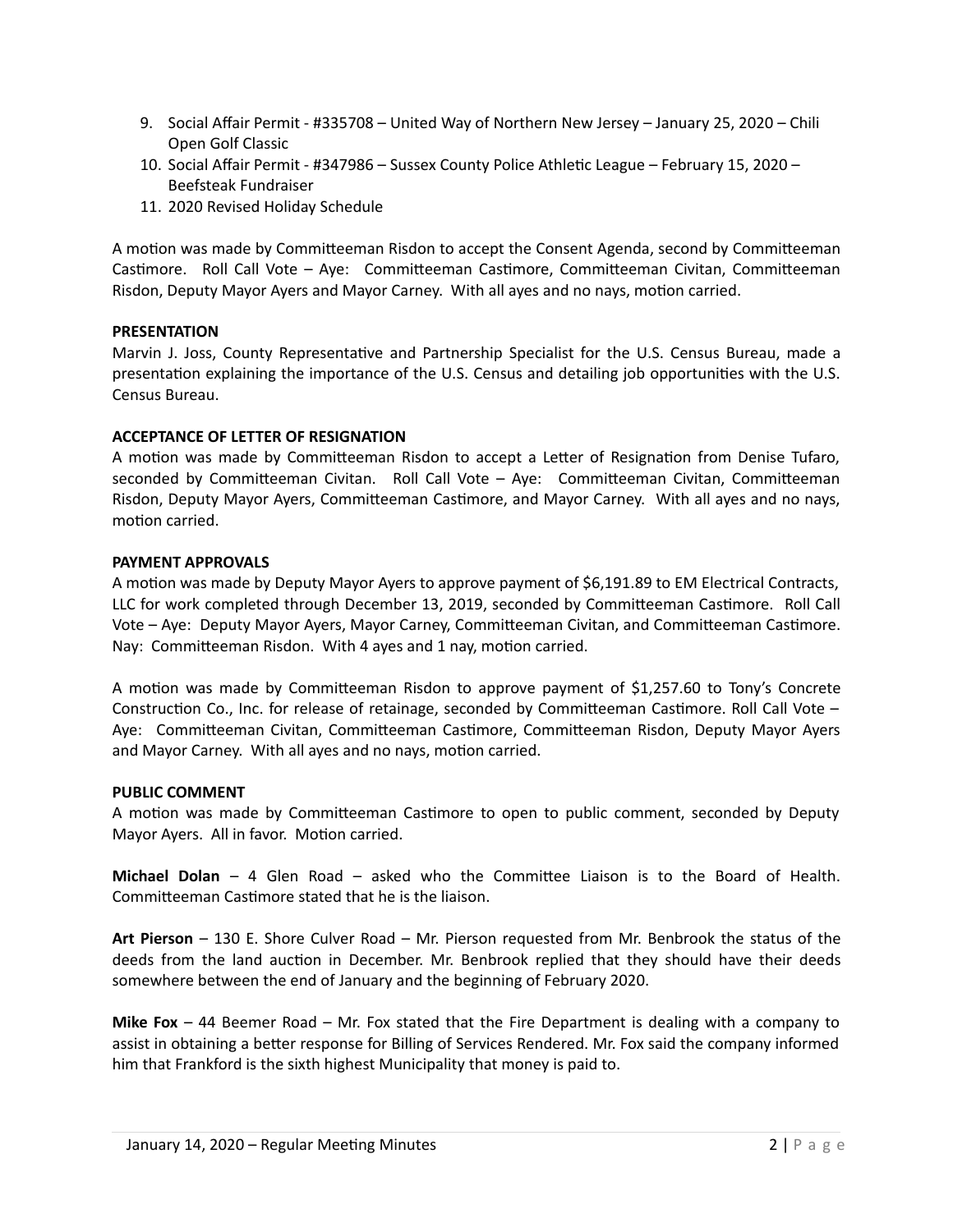A motion was made by Committeeman Castimore to close from public comment, second by Committeeman Risdon. All in favor. Motion carried.

## **DEPARTMENT REPORTS**:

- 1. Animal Control Officer Report December 2019 Kevin Benbrook, Esq. will work with Lori Nienstedt, Acting Municipal Clerk to advertise for impound services.
- 2. DPW Report December 2019
- 3. Tax Collector's Report December 2019
- 4. Zoning Report January 2020

#### **TOWNSHIP COMMITTEE REPORTS**:

#### **Committeeman Castimore**

Committeeman Castimore informed the Committee that the Economic Development Committee is tentatively scheduled to meet on January 13, 2020.

## **Mayor Carney**

Fire Department - Mayor Carney requested the meeting schedule of the Fire Department so that he, as Township Committee Liaison, can make every attempt to attend their meetings. Additionally, the new fire truck is in the process of being lettered.

Mike Fox stated that the new fire truck needs to be registered. Since the Township owns the truck it needs to hold the physical title. Mr. Benbrook stated that once the Bond is paid off the Township can turn the title over to the Fire Company. Additionally, he stated that the Fire Department can register the fire truck themselves. Mayor Carney stated that it is easier to have the Township register, insure, and hold it. Further discussion will be had with the Committee.

Park Committee – Mayor Carney discussed hosting the Veterans "Moving Wall" at the park for approximately five or six days between April and September. The Park Commission approves of hosting this memorial. Mayor Carney will be attending a meeting with the American Legion and the Park Commission in the near future to discuss this further.

#### **Township Attorney**

Attorney Benbrook spoke regarding the park lease and underground oil tank at the Perry house. The State of NJ would like to meet and tour the park. Mr. Benbrook will work with Ms. Nienstedt to organize the tour.

Committeeman Risdon asked if we can make our park rentals standard rentals rather than COAH rentals. Mr. Benbrook suggested that the Committee first obtain from CFO Sharon Yarosz the exact dollar amount of COAH funds that was used to renovate the rentals. Ms. Nienstedt stated that she would obtain that number.

Mr. Benbrook congratulated Mayor Carney on becoming Mayor this year and stated that he looks forward to bringing in more revenue from the sales of foreclosures this year, adding that much was accomplished in 2019.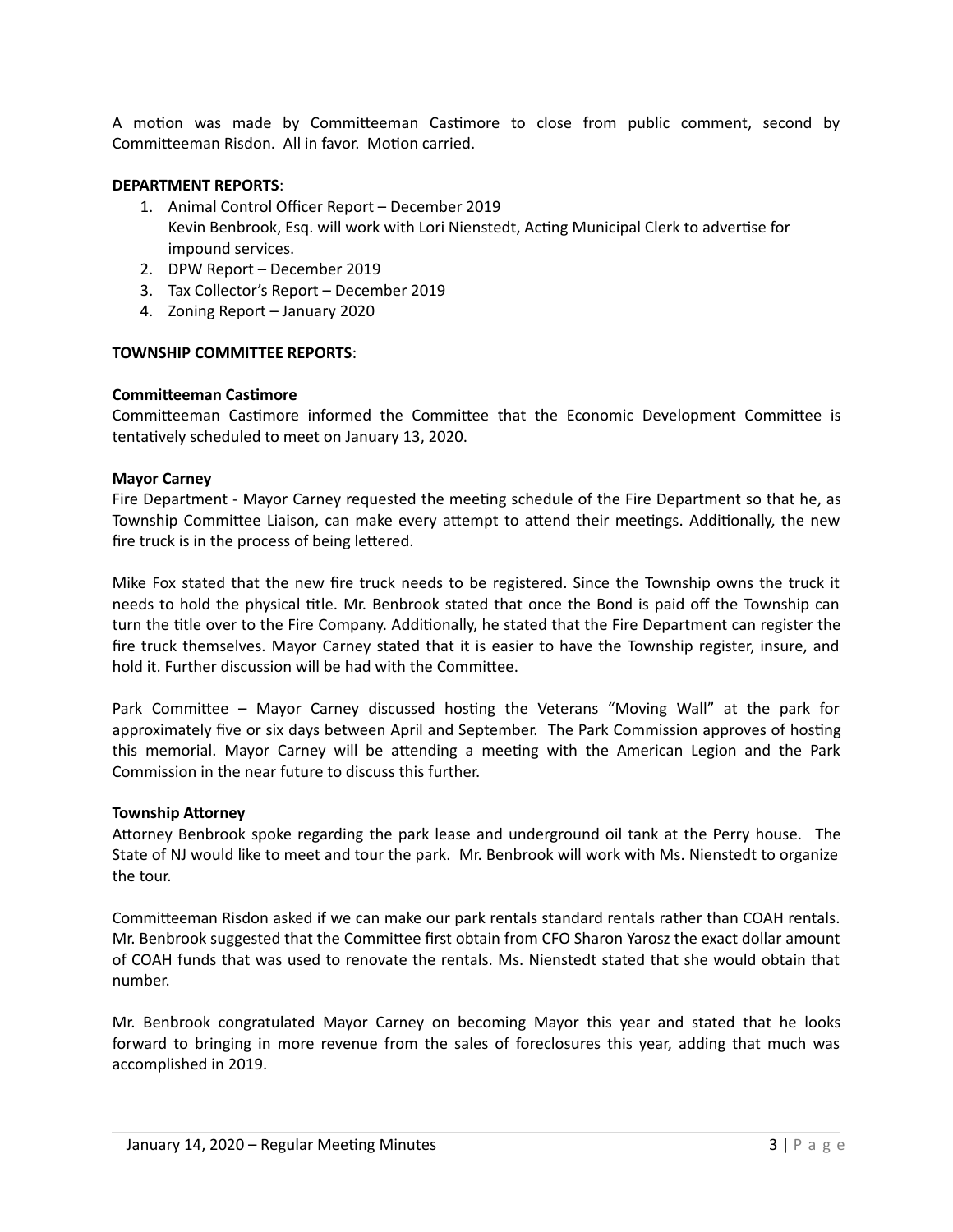## **Township Clerk**

A draft of the Township newsletter has been circulated for review to the Committee and department heads. It includes accomplishments in 2019 and will feature future events. Ms. Nienstedt recognized Katie Radler for creating a user-friendly template that Department heads could easily populate their info into.

The Clerk's office has prepared a draft of the newsletter that we will be sending out to the community. Since this is an election year, the Clerk's office would like the residents to be informed so that information will be included in the newsletter.

On February 7, 2020, there will be a Mayors' Meeting in Washington, D.C. which will be attended by Deputy Mayor, Jim Ayers. The meeting will feature, amongst other items, taking advantage of grant opportunities and getting funds back into New Jersey and Frankford itself. The Mayors' Meeting will incur no cost to the Township.

Mayor Carney stated that the Township will have a Grant Committee in the coming year. Ms. Nienstedt is exploring engaging students and professors at local colleges where they are leading grant writing programs to see if some assistance can be found there.

## **Committeeman Ayers**

Committeeman Ayers reported that the Open Space Committee will be holding their reorganization meeting in February.

Lorraine Gibbons, CEO of Garden State Urban Farms, is interested in purchasing 357 US Highway 206 to erect three greenhouses; one  $\frac{1}{2}$  acre and two separate 2  $\frac{1}{2}$  acre hydroponic greenhouses. Committeeman Ayers suggested she appeared before the Land Use Board with a conceptual plan.

#### **UNFINISHED BUSINESS**:

Firehouse – Insurance Policy - Tabled

Second Amendment Sanctuary – Mayor Carney would like to meet with Parker Space regarding the Second Amendment Sanctuary efforts being made. Attorney Benbrook added that the Second Amendment Sanctuary movement began in Virginia. New Jersey has already passed a Red Flag Law, which allows a citizen to report a gun owner as a danger, subjecting them to due process and removal of their guns before they can harm anyone.

Roof – A pre-construction meeting will be organized in January with the roofing contractor. Ms. Nienstedt stated that she will organize the meeting.

## **NEW BUSINESS**:

A proposed change by Attorney Benbrook was made to the personnel policy, Section 3.2. This change would allow for new hires that have experience to be extended years of cumulative service credit for purposes of determining vacation eligibility.

A motion was made by Committeeman Risdon to accept the changes to the personnel policy, Section 3.2 seconded by Committeeman Civitan. All in favor. Motion carried.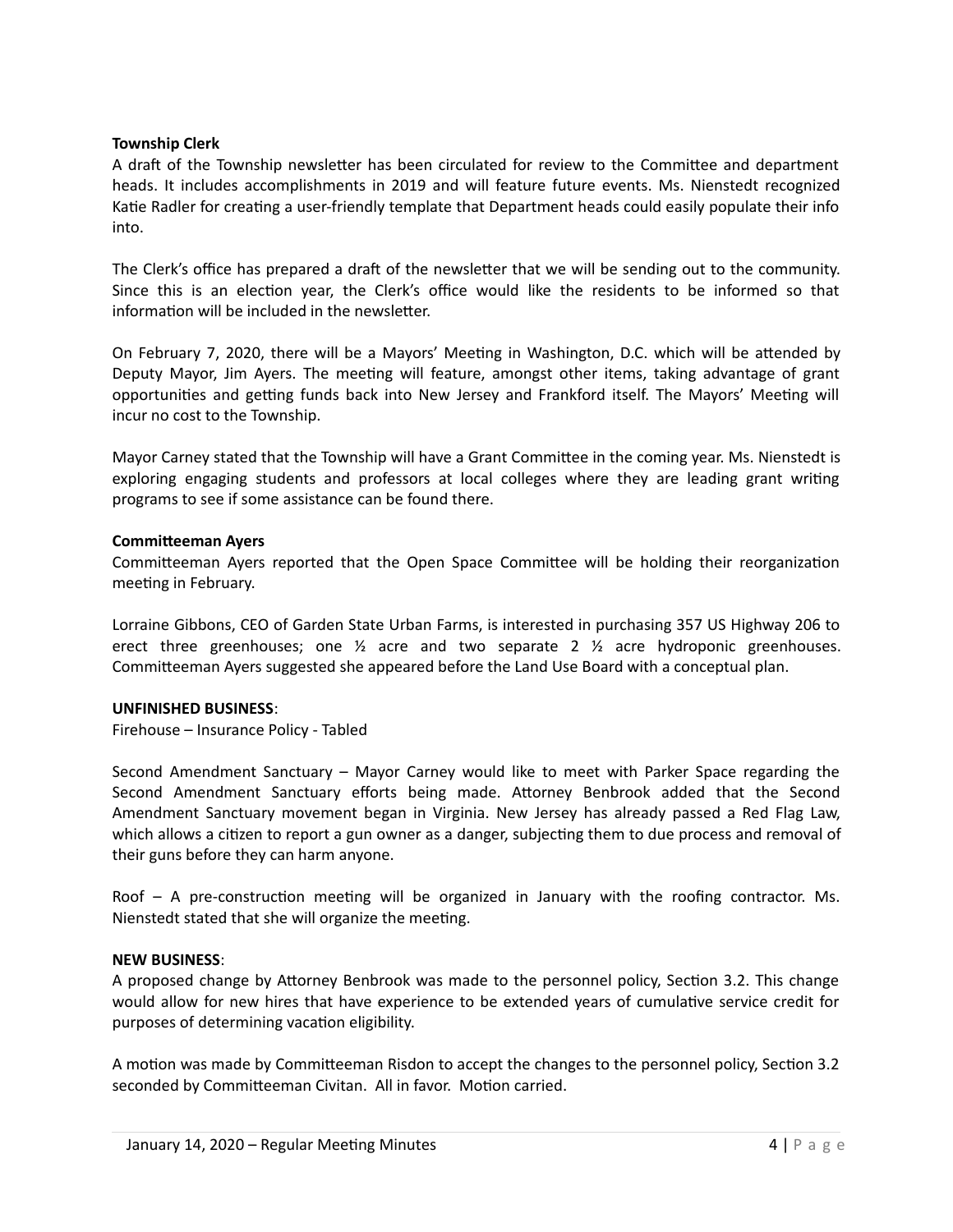## **BILLS LIST APPROVAL**:

A motion was made by Committeeman Risdon to approve the Bills List from December 9, 2019 through January 10, 2020, seconded by Committeeman Castimore. Roll Call Vote – Aye: Deputy Mayor Ayers, Committeeman Civitan, Committeeman Castimore and Mayor Carney. With all ayes and no nays, motion carried.

### **IT SERVICES**

A motion was made by Committeeman Risdon to choose MSI as the onsite IT services for Frankford Township, seconded by Committeeman Civitan. Roll Call Vote – Aye: Committeeman Civitan, Committeeman Castimore, Committeeman Risdon, Deputy Mayor Ayers and Mayor Carney. With all ayes and no nays, motion carried.

## **PUBLIC COMMENT**

A motion was made by Committeeman Castimore to open to public comment, seconded by Deputy Mayor Ayers. All in favor. Motion carried.

Mike Dolan – 4 Glen Road – made a brief comment regarding parliamentarian rules.

A motion was made by Committeeman Castimore to close from public comment, seconded by Committeeman Civitan. All in favor. Motion carried.

Mayor Carney stated that we need to set the next budget meeting date. Committeeman Risdon suggested January 27, 2020 at 2 p.m.. The Committee agreed to the proposed date and time. The Fire Department and Blue Ridge Rescue are invited to attend with their requests.

#### **ADJOURNMENT**

A motion was made by Committeeman Castimore to adjourn, seconded by Committeeman Civitan. All in favor. Motion carried.

ATTEST: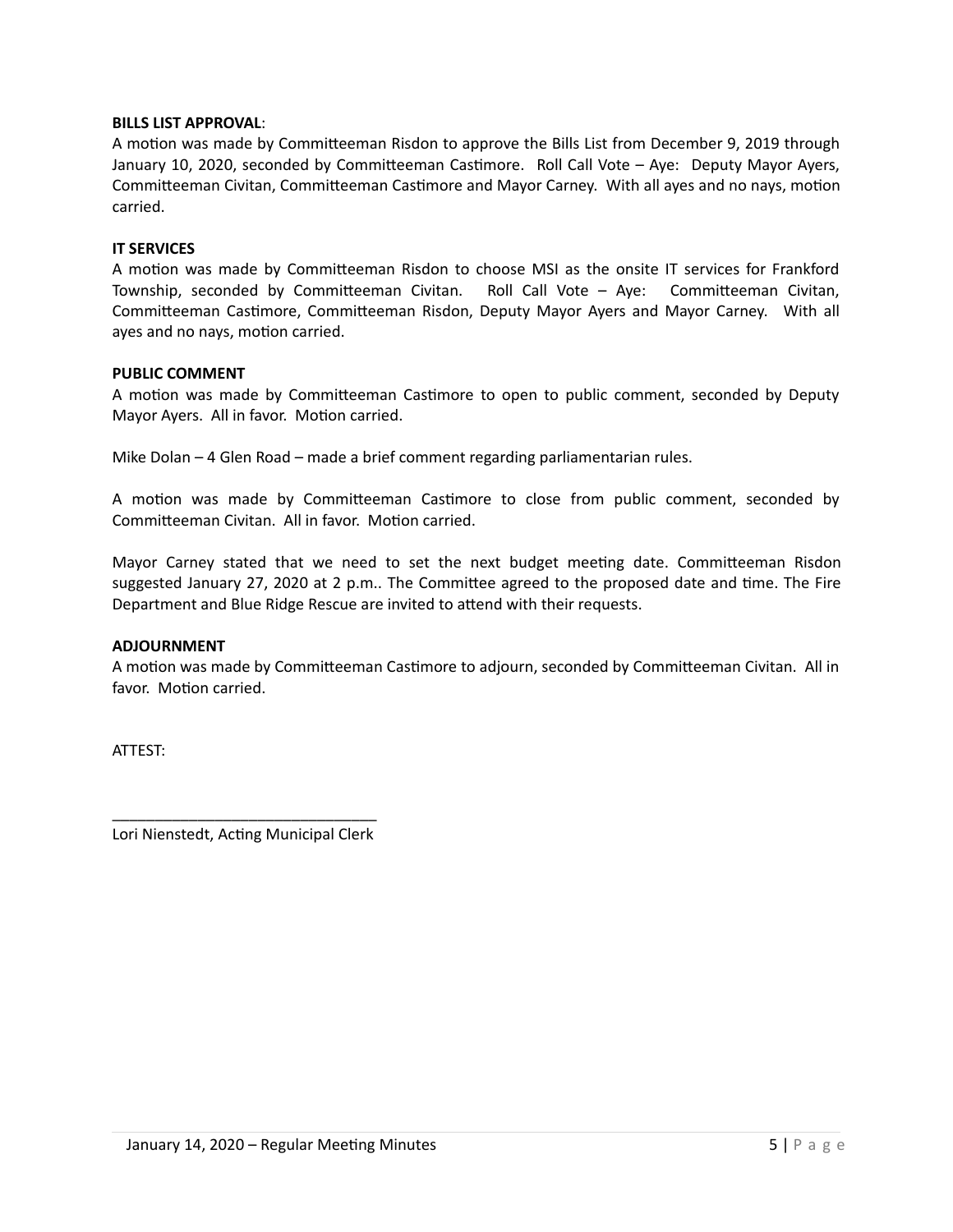# **TOWNSHIP OF FRANKFORD SUSSEX COUNTY, NEW JERSEY**

# **RESOLUTON 2020 – 007**

## **TRANSFER RESOLUTION**

**WHEREAS**, there is a need for adjustments to the 2019 municipal budget appropriations, and

**WHEREAS**, N.J.S.A. 40:4-58 permits transfers to be made in the last two months of the calendar year and first three months of the calendar year

**NOW THEREFORE BE IT RESOLVED** by the Township Committee of the Township of Frankford that the following transfers be made in the amounts so noted:

| <b>FROM</b>         | AMOUNT   | <u>TO</u>                      |
|---------------------|----------|--------------------------------|
| Municipal Clerk-S&W | \$580.00 | <b>Municipal Clerk O&amp;E</b> |

## **CERTIFICATION**

I, Lori Nienstedt, Acting Municipal Clerk/Administrator of the Township of Frankford, County of Sussex, State of New Jersey, do hereby certify the foregoing to be a true and exact copy of a resolution duly authorized by the Township Committee on this 14thday of January, 2020.

ATTEST: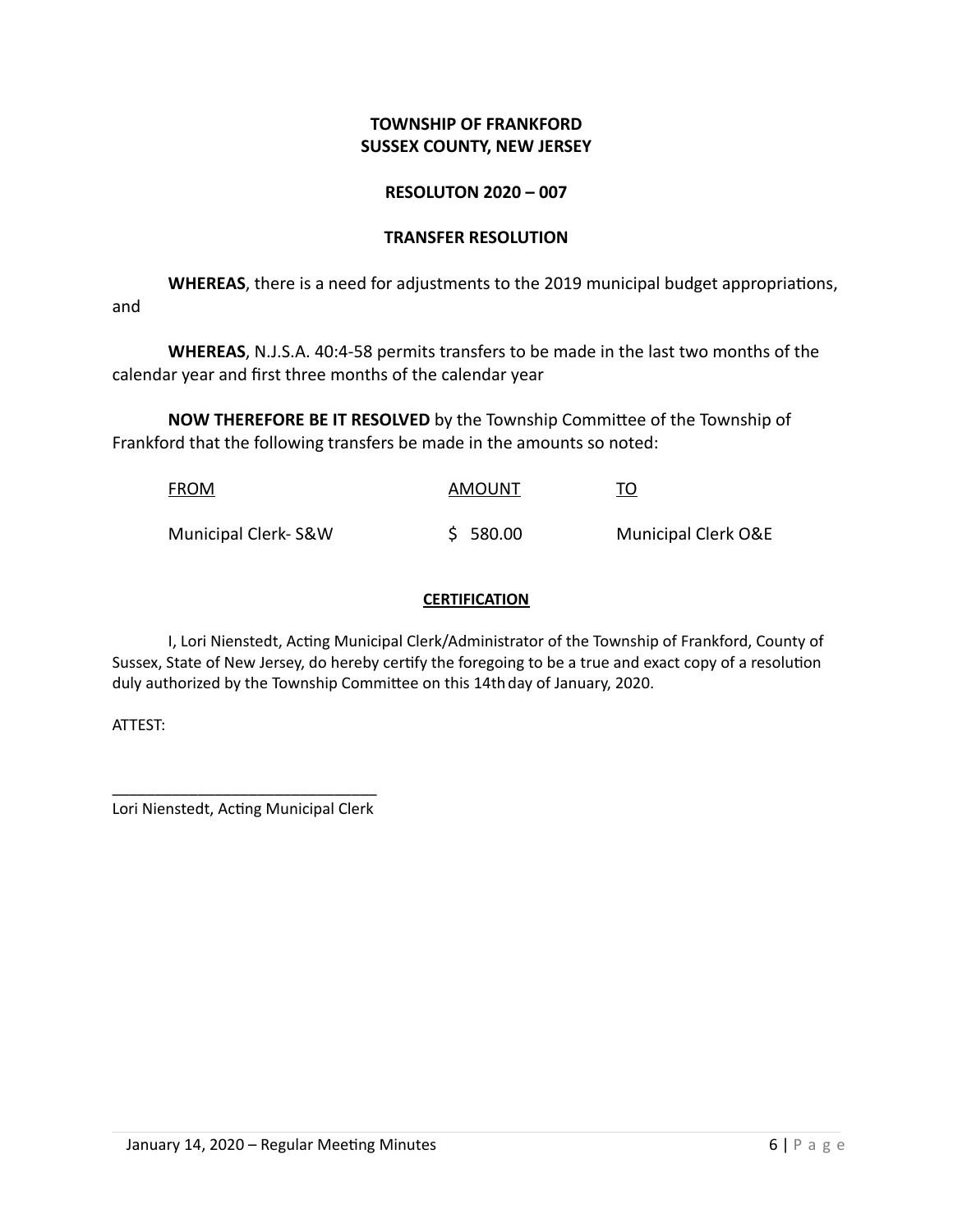## **TOWNSHIP OF FRANKFORD SUSSEX COUNTY, NEW JERSEY**

## **RESOLUTION 2020-008**

# **A RESOLUTION OF THE TOWNSHIP COMMITTEE OF THE TOWNSHIP OF FRANKFORD, RATIFYING AND AUTHORIZING THE AWARD OF A CONTRACT FOR PROFESSIONAL SERVICES TO THE TOWNSHIP OF FRANKFORD.**

**WHEREAS,** N.J.S.A. 40A:11-5 permits governing bodies to contract for certain professional services without competitive bidding; and

**WHEREAS,** the Township of Frankford has need of said professional services.

**NOW, THEREFORE, BE IT RESOLVED** by the Township Committee of the Township of Frankford, County of Sussex, State of New Jersey, that the following appointments be:

Bond Counsel: Gibbons P.C. Official Newspapers: The New Jersey Herald & The Sunday New Jersey Herald

# **CERTIFICATION**

 I, Lori Nienstedt, Acting Municipal Clerk/Administrator of the Township of Frankford, County of Sussex, State of New Jersey, do hereby certify the foregoing to be a true and exact copy of a resolution duly authorized by the Township Committee on this 14thday of January, 2020.

ATTEST: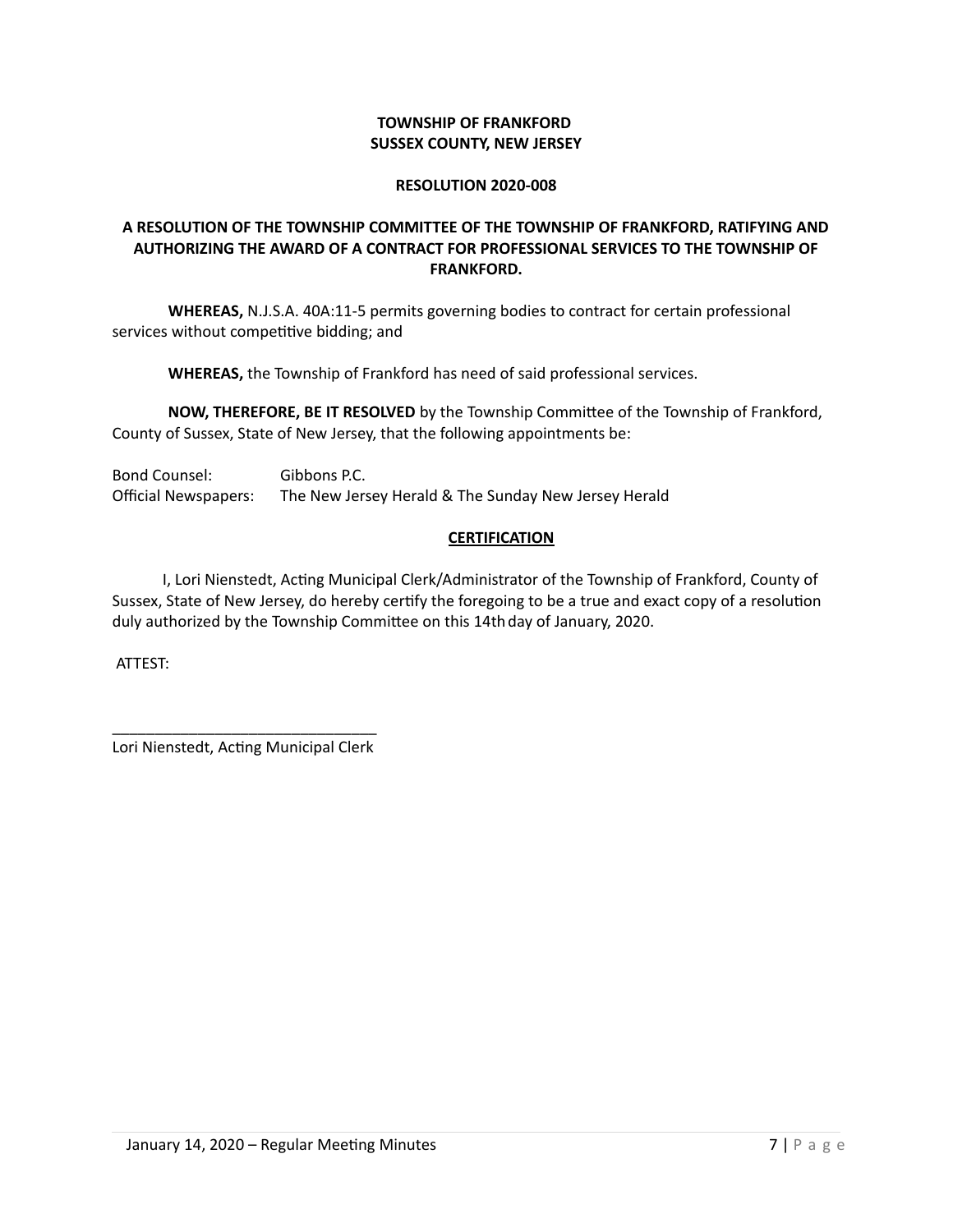## **TOWNSHIP OF FRANKFORD SUSSEX COUNTY, NEW JERSEY**

### **RESOLUTION 2020-009**

## **LIQUOR LICENSE RESOLUTION**

**WHEREAS** Licensee has received a special ruling from the Director of the ABC pursuant to N.J.S.A 33:1-12.18 to issue a new license term for 2017-2018, and

**WHEREAS** no objections have been received,

**BE IT THEREFORE RESOLVED** that the application for a Plenary Retail Distribution License, NO. 1905-44-011-003, from Manning Liquors Inc., 333 Route 206 South, Frankford, NJ be approved as presented.

## **CERTIFICATION**

I, Lori Nienstedt, Acting Municipal Clerk/Administrator for the Township of Frankford, County of Sussex, State of New Jersey, do hereby certify the foregoing to be a true and exact copy of a resolution duly authorized by the Borough Council on this 14<sup>th</sup> of January, 2020.

ATTEST: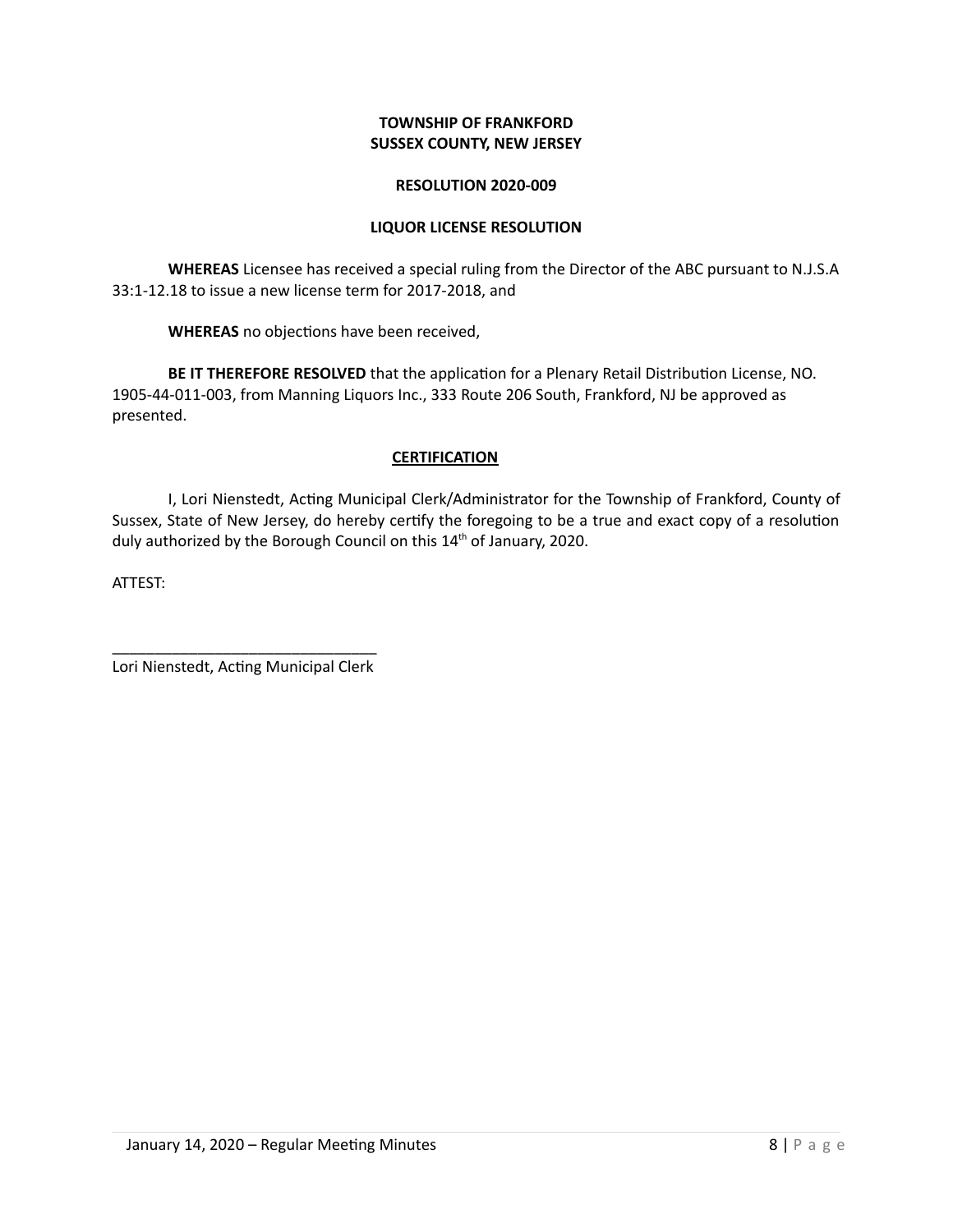## **TOWNSHIP OF FRANKFORD SUSSEX COUNTY, NEW JERSEY**

## **RESOLUTION 2020-010**

## **LIQUOR LICENSE RESOLUTION**

**WHEREAS** Licensee has received a special ruling from the Director of the ABC pursuant to N.J.S.A 33:1-12.18 to issue a new license term for 2018-2019, and

**WHEREAS** no objections have been received,

**BE IT THEREFORE RESOLVED** that the application for a Plenary Retail Distribution License, NO. 1905-44-011-003, from Manning Liquors Inc., 333 Route 206 South, Frankford, NJ be approved as presented.

## **CERTIFICATION**

I, Lori Nienstedt, Acting Municipal Clerk/Administrator for the Township of Frankford, County of Sussex, State of New Jersey, do hereby certify the foregoing to be a true and exact copy of a resolution duly authorized by the Borough Council on this 14<sup>th</sup> of January, 2020.

ATTEST: